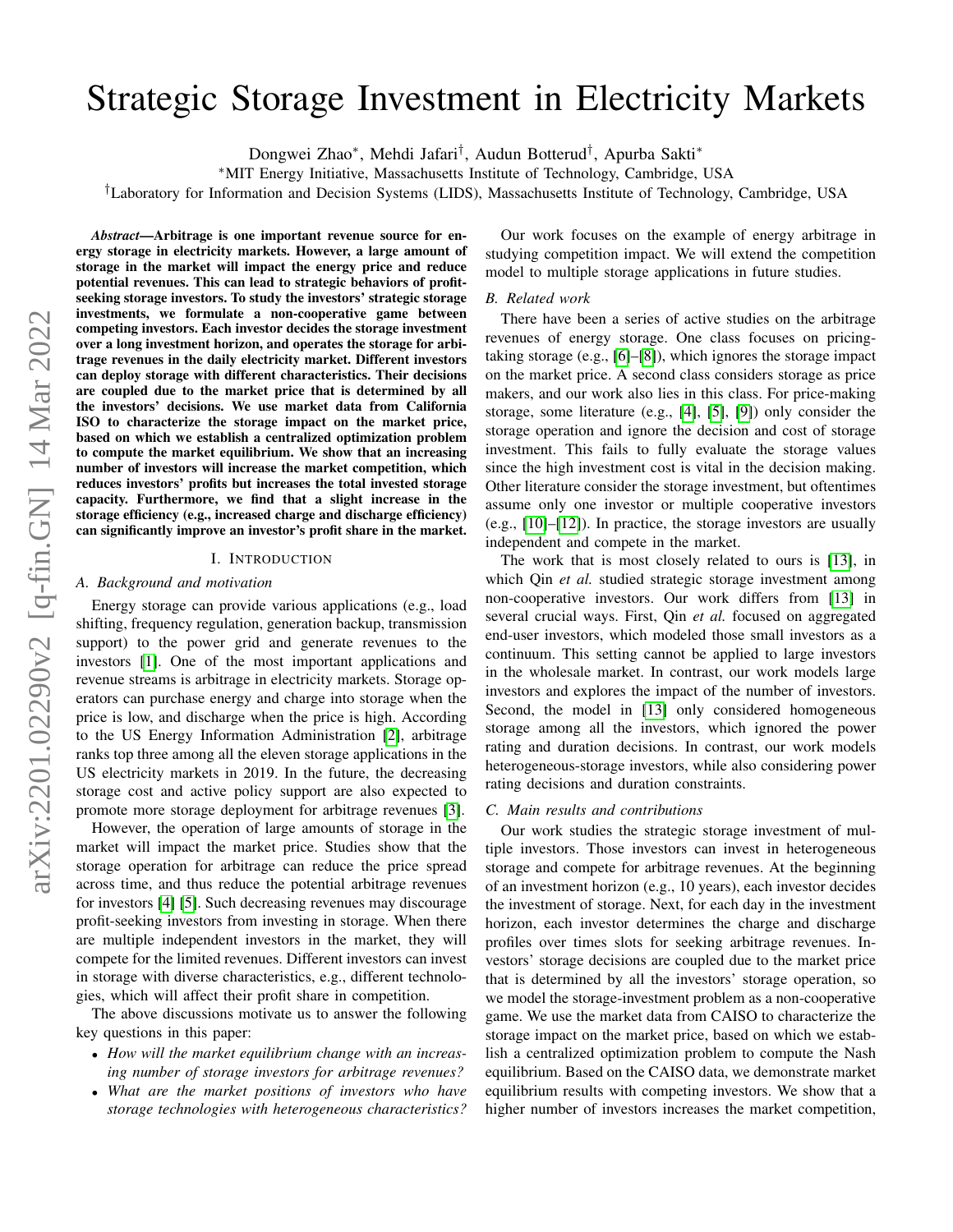while an improvement in one investor's storage efficiency has a large impact on his investment decision.

The main contributions of this paper are listed as follows.

- *Strategic storage investment:* To the best of our knowledge, our work is the first to study the strategic storage investment of heterogeneous investors who compete for arbitrage revenues. Our model provides insights into the equilibrium of market competition with an increasing number of heterogeneous storage investors.
- *Computing Nash equilibrium:* Considering the storage impact on the market price, we model the storageinvestment problem as a non-cooperative game. We use the market data from CAISO to characterize the storage impact on the market price, based on which we prove the existence of a pure strategy Nash equilibrium. We establish a centralized convex optimization problem to compute the equilibrium, which can be efficiently solved.
- *Practical insights:* Based on the CAISO market data, we show that an increasing number of storage investors increases the market competition. This reduces storage investors' profits but increases the total invested capacity. Furthermore, somewhat surprisingly, we find that a slight increase in the storage efficiency (e.g., increased charge and discharge efficiency) can substantially increase the profit share of an investor in the market.

## II. SYSTEM MODEL

We consider a set of non-cooperative storage investors  $\mathcal{I} = \{1, \ldots, I\}$ . They compete in investing energy storage to get arbitrage revenues in the electricity market. Next, we will introduce the timescale of investors' decision-making.

# *A. Timescale of decision-making*

Figure [1](#page-1-0) illustrates two timescales of decision making in our model. At the beginning of an investment horizon  $D =$  $\{1, 2, ..., D\}$  of D days (e.g., D corresponding to many years), each investor  $i \in \mathcal{I}$  decides the energy capacity  $S_i$  and power rating  $P_i$  of the storage.

The investment horizon is divided into many operational horizons, i.e., each day  $d \in \mathcal{D}$  corresponds to one operational horizon, which is further divided into multiple time slots  $\mathcal{T} = \{1, 2, ..., T\}$  (e.g., 24 time slots corresponding to 24 hours). For each day  $d \in \mathcal{D}$ , each investor i decides the charge and discharge profiles over times slots  $\mathcal{T}$ , i.e.,  $p_i^{ch,d} = (p_i^{ch,d}[t], t \in \mathcal{T})$  and  $p_i^{dis,d} = (p_i^{dis,d}[t], t \in \mathcal{T})$ . We also denote the energy level in investor is storage by  $e_i^d =$  $\{e_i^d[t], \forall t \in \mathcal{T}'\}$  for day  $d \in \mathcal{D}$ , where  $\mathcal{T}' = \{0\} \cup \mathcal{T}$  and  $e_i^d[0]$  denotes the initial energy level. We denote by a vector  $\boldsymbol{x}_i = \left(S_i, P_i, (\boldsymbol{p}_i^{ch,d}, d \in \mathcal{D}), (\boldsymbol{p}_i^{dis,d}, d \in \mathcal{D}), (\boldsymbol{e}_i^d, d \in \mathcal{D})\right)$ all the decision variables of investor  $i$  over the two timescales.

To facilitate the formulation, we will calculate the investors' expected profits based on the timescale of one day. We scale investors' investment costs into one day and calculate the daily expected arbitrage revenues. We use historical data to construct a scenario set  $\Omega$  that represents all the days in the investment horizon, where one day lies in the scenario  $\omega \in \Omega$ 



<span id="page-1-0"></span>Fig. 1. Timescales.

with a probability  $\rho^{\omega}$ . We denote the original market price without storage operation by  $\pi_0^{\omega}[t]$ ,  $\forall t \in \mathcal{T}$ . For example, if we consider 365 scenarios (days) based on one-year marketprice data, we let each scenario have the probability of 1/365 and calculate the expected arbitrage revenues based on the probabilities of 365 scenarios. To further reduce the computation burden, in the numerical study, we construct 12 scenarios corresponding to 12 months, which we will explain more in Section [V.](#page-3-0)A. We rewrite by  $x_i = \left( S_i, P_i, (p_i^{ch,\omega}, \omega \in \Omega), \right)$  $(p_i^{dis,\omega}, \omega \in \Omega), (e_i^{\omega}, \omega \in \Omega)$  the decision vector of each investor i over the two timescales. Next, we introduce investors' profits, storage constraints, and game-theoretic model.

# *B. Profit of investors*

The profit of each investor includes the arbitrage revenues, deducting the storage investment and operation cost.

For the arbitrage revenues, in scenario  $\omega$ , we denote the market price with storage impact by  $\pi^{\omega} = (\pi^{\omega}[t], t \in \mathcal{T})$ . Note that the market price is affected by all the users' storage decisions. Thus, we denote the market price of time slot  $t$  in scenario  $\omega$  as a function of all the investors' decision variables, i.e.,  $\pi^{\omega}[t](x_1, x_2 \dots x_I)$ . We will introduce the model of the market price in Section [III](#page-2-0) later. The expected revenues of investor  $i$  on a daily basis is

$$
R_i(\boldsymbol{x}_i, \boldsymbol{x}_{-i})
$$
  
=  $\mathbb{E}_{\omega \in \Omega} \Big[ \sum_{t \in \mathcal{T}} (-p_i^{ch, \omega}[t] + p_i^{dis, \omega}[t]) \cdot \pi^{\omega}[t](\boldsymbol{x}_i, \boldsymbol{x}_{-i}) \Big],$  (1)

where  $x_{-i}$  denotes all the other investors' decision variables other than investor i.

The storage investment cost of investor  $i$  includes the capital costs for both energy capacity and power rating, which we characterize in  $C^{inv}(\boldsymbol{x}_i)$ .

$$
C_i^{inv}(\boldsymbol{x}_i) = \kappa c_i^S S_i + \kappa c_i^P P_i,\tag{2}
$$

where  $c_i^S$  and  $c_i^P$  denote the unit costs for capacity and power rating, respectively. The coefficient  $\kappa$  scales the capital cost into one day, the details of which can be found in [\[14\]](#page-4-11).

We also consider the storage operation cost incurred by charge and discharge, which can include the degradation cost and maintenance cost. We adopt a linear model for the operation cost and calculate the expected operation cost of investor  $i$  on a daily basis in the following.

$$
C_i^{opr}(\boldsymbol{x}_i) = \mathbb{E}_{\omega \in \Omega} \Big[ \sum_{t \in \mathcal{T}} \Big( c_i^{ch} p_i^{ch, \omega} [t] + c_i^{dis} p_i^{dis, \omega} [t] \Big) \Big], \quad (3)
$$

where  $c_i^{ch}$  and  $c_i^{dis}$  denote the unit costs for charge and discharge amount, respectively.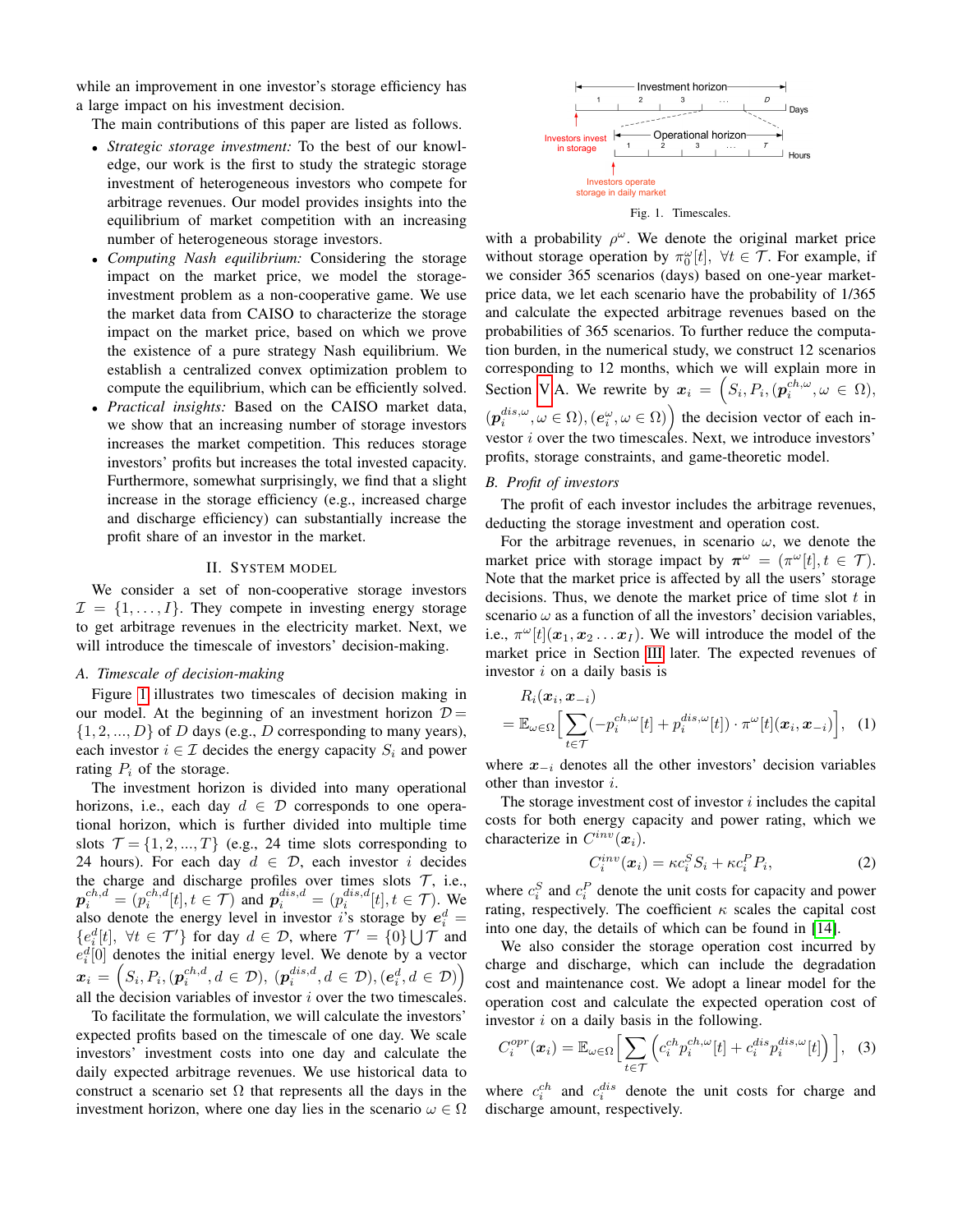Overall, we have the profit  $f_i(\mathbf{x}_i, \mathbf{x}_{-i})$  of investor i over the investment horizon (scaled in one day) as follows.

$$
f_i(\bm{x}_i, \bm{x}_{-i}) = R_i(\bm{x}_i, \bm{x}_{-i}) - C_i^{inv}(\bm{x}_i) - C_i^{opr}(\bm{x}_i). \quad (4)
$$

Note that investor  $i$ 's profit is coupled with others due to the market price that is determined by all the investors' decisions. *C. Decision set of investor* i

We introduce the constraints for the storage investment and operation in the following.

$$
0 \le p_i^{dis,\omega}[t] \le P_i, \forall t \in \mathcal{T}, \forall \omega \in \Omega,
$$
\n
$$
(5)
$$

$$
0 \le p_i^{ch,\omega}[t] \le P_i, \forall t \in \mathcal{T}, \forall \omega \in \Omega,
$$
\n
$$
(6)
$$

$$
e_i^{\omega}[t] = e_i^{\omega}[t-1] + \eta_i^c p_i^{ch, \omega}[t] - p_i^{dis, \omega}[t] / \eta_i^d, \forall t \in \mathcal{T}, \forall \omega \in \Omega,
$$
\n(7)

$$
0 \le e_i^{\omega}[t] \le S_i, \forall t \in \mathcal{T}', \forall \omega \in \Omega,
$$
\n
$$
(8)
$$

$$
e_i^{\omega}[0] = e_i^{\omega}[T], \forall \omega \in \Omega,
$$
\n(9)

$$
\underline{\alpha}_i \le \frac{S_i}{P_i} \le \overline{\alpha}_i. \tag{10}
$$

We explain the constraints in detail. First, equations [\(5\)](#page-2-1)-[\(6\)](#page-2-2) are the power rating limits for the charge and discharge, respectively.<sup>[1](#page-2-3)</sup> Second, equations  $(7)-(9)$  $(7)-(9)$  $(7)-(9)$  are the constraints for the energy level in the storage. Equation [\(7\)](#page-2-4) is the energy level change with time due to the charge and discharge operation, where  $\eta_i^c$  and  $\eta_i^d$  denote the charge and discharge efficiency, respectively. Equation [\(8\)](#page-2-6) shows the energy level is constrained by the storage capacity. Equation [\(9\)](#page-2-5) makes the initial energy level equal to the final level for each day, which decouples the storage operation across different days. Finally, equation [\(10\)](#page-2-7) enforces a general duration limit on the invested capacity and power rating, where  $\underline{\alpha}_i$  is the lower bound and  $\overline{\alpha}_i$  is the upper bound. We denote by  $\mathcal{X}_i$  investor i's decision set that is established by  $(5)-(10)$  $(5)-(10)$  $(5)-(10)$ .

# *D. Storage-investment game model*

Based on the profits and decision sets of the investors, we formulate the storage-investment game G among investors.

- *Players*: Investor  $i \in \mathcal{I}$
- *Strategy:*  $x_i \in \mathcal{X}_i$  of investor i
- *Profit:*  $f_i(x_i, x_{-i})$  of investor i

We assume that the investors make decisions simultaneously, and they do not observe other investors' decisions when making decisions.<sup>[2](#page-2-8)</sup> However, each investor knows the information of market price function and others' storage parameters.

# III. MARKET-PRICE FUNCTION

<span id="page-2-0"></span>The storage investors' decisions are coupled due to the market price  $\pi^{\omega}(x)$ . We will first introduce a linear model for the price based on the aggregate storage operation of all the investors. Then, we use the data from CAISO day-ahead markets to characterize such a linear price function.

<span id="page-2-3"></span><sup>1</sup>We do not enforce the constraints of non-simultaneous charge and discharge. In the simulation, simultaneous charge and discharge never happens.



<span id="page-2-10"></span><span id="page-2-6"></span><span id="page-2-4"></span><span id="page-2-2"></span><span id="page-2-1"></span>Fig. 2. Day-ahead price with forecast net demand in 12 months of 2019.

# <span id="page-2-5"></span>*A. Model of market price function*

<span id="page-2-7"></span>We assume that the marked price is linear with respect to the net charge and discharge amount of storage in the market, which is shown as follows.

<span id="page-2-9"></span>
$$
\pi^{\omega}[t](\boldsymbol{x}_1 \dots \boldsymbol{x}_I) = \pi_0^{\omega}[t] - a^{\omega}[t] \cdot p^{\omega}[t], \forall t \in \mathcal{T}, \forall \omega \in \Omega, (11)
$$

where we let  $p^{\omega}[t] = \sum_{i \in \mathcal{I}} (-p_i^{ch,\omega}[t] + p_i^{dis,\omega}[t])$ . The price  $\pi_0^{\omega}[t]$  is the original market price without storage operation. The coefficient  $a^{\omega}[t]$  is the slope that we will characterize later. The part  $p^{\omega}[t]$  is the net discharge amount of all the investors in the market and we explain it next.

We examine the storage impact on the market price analogous to renewable energy. In the current practice, the market price is usually set at the system marginal cost [\[15\]](#page-4-12). The addition of zero-marginal-cost renewable energy in the system can be treated as a decrease in the net demand for the highmarginal-cost energy sources, which reduces the market price. This depressed price due to the increasing renewable energy has been demonstrated in some electricity markets, such as California and Western Australia [\[16\]](#page-5-0). The storage also usually has a low marginal operation cost [\[11\]](#page-4-13) [\[16\]](#page-5-0), which can also be charged with the cheapest resources in the system. Thus, we assume that the storage has a similar impact on the market price like renewable energy. As shown in [\(11\)](#page-2-9), on one hand, if  $p^{\omega}[t] > 0$ , it means that the aggregate storage operation of all the investors leads to net discharge amount in the market. This reduces the net demand and thus reduces the market price. On the other hand, the negative  $p^{\omega}[t] < 0$  means the net charge amount in the market, which increases the net demand and thus increases the market price.

### *B. Characterization of market price function*

We use the market data in CAISO to characterize the market price function [\(11\)](#page-2-9). We examine one-year data (from January 2019 to December 2019) of the day-ahead (uncongested energy) prices, and day-ahead forecast net demand (system total demand deducting system total renewable energy) [\[17\]](#page-5-1).

In Figure [2,](#page-2-10) we plot the data of day-ahead prices and net demand in blue points, for all the hours in each month from January to December. Figure [2](#page-2-10) shows that the linear model

<span id="page-2-8"></span> $2$ Our work focuses on the one-time investment decisions of all the investors, which does not consider multi-stage sequential decisions. The impact of investors who enter the market earlier and later can be further explored in the future studies.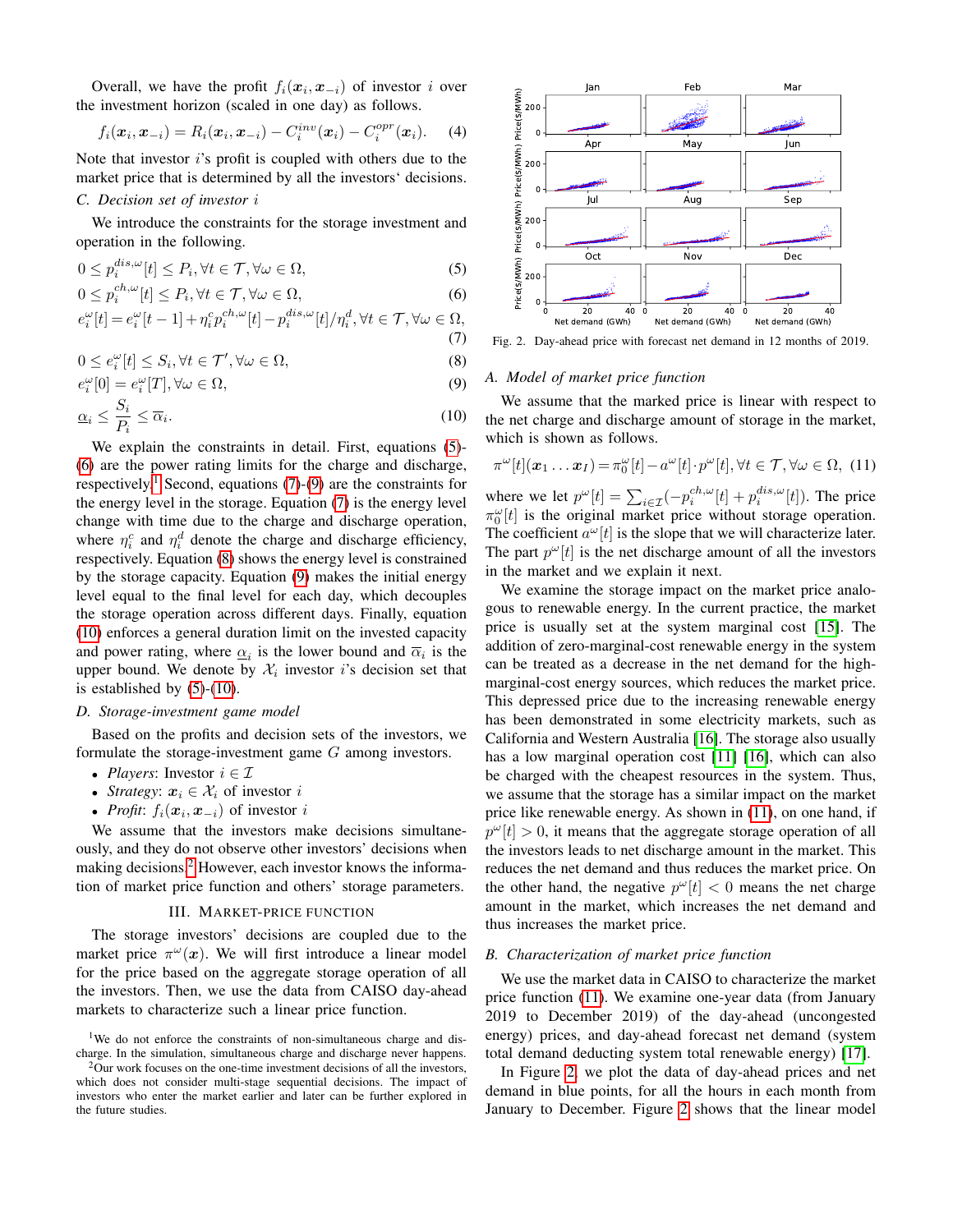provides a good approximation for the relationship between the price and net demand. We use the linear regression to characterize the linear approximation functions.<sup>[3](#page-3-1)</sup> We set the slope of the linear approximation function of each month as a uniform slope  $\alpha$  for all the hours in this month. Next, we will show how to compute the Nash equilibrium based on such a market price assumption.

# IV. SOLUTION METHOD

Under the linear price function [\(11\)](#page-2-9), we show that the pure strategy Nash equilibrium of the storage-investment game G exists. We establish an equivalent centralized optimization problem to compute the equilibrium.

We first introduce the definition of the pure strategy Nash equilibrium for the storage-investment game G.

Definition 1 (Pure strategy Nash equilibrium). *In the storageinvestment game*  $G = \langle \mathcal{I}, (\mathcal{X}_i), (f_i) \rangle$ *, the strategy profile*  $\mathbf{x}^* \in \mathcal{I}$ Πi∈IX<sup>i</sup> *is called a pure strategy Nash equilibrium if for every investor*  $i \in \mathcal{I}$ ,  $f_i(\boldsymbol{x}_i^*, \boldsymbol{x}_{-i}^*) \geq f_i(\boldsymbol{x}_i, \boldsymbol{x}_{-i}^*)$  *for any*  $\boldsymbol{x}_i \in \mathcal{X}_i$ .

The above definition states that the pure strategy Nash equilibrium is a state where every investor's decision maximizes his profit given other investors' decisions.

We can prove that given the price function [\(11\)](#page-2-9), the pure strategy Nash equilibrium of the game  $G$  always exists, which is shown in Proposition [1.](#page-3-2)

<span id="page-3-2"></span>Proposition 1 (Existence of Nash equilibrium). *The storageinvestment game* G *with the market price function* [\(11\)](#page-2-9) *exists a pure strategy Nash equilibrium.*

We can further establish an equivalent centralized optimization problem to compute the Nash equilibrium in Theorem [1.](#page-3-3)

<span id="page-3-3"></span>Theorem 1 (Computing Nash equilibrium). *One Nash equilibrium of the game* G *is equivalent to the solution to the following convex optimization problem, where we let*  $A^{\omega}(\boldsymbol{x}_i, \boldsymbol{x}_j) := (-p_i^{ch, \omega}[\bar{t}] + p_i^{dis, \omega}[t]) \cdot (-p_j^{ch, \omega}[t] + p_j^{dis, \omega}[t]).$ 

$$
\max_{\boldsymbol{x}} \sum_{i \in \mathcal{I}} f_i(\boldsymbol{x}) + \mathbb{E}_{\omega \in \Omega} \Big[ \sum_{t \in \mathcal{T}} \sum_{1 \le i < j \le I} a^{\omega}[t] \cdot A^{\omega}(\boldsymbol{x}_i, \boldsymbol{x}_j) \Big], \tag{12}
$$
\n
$$
\text{s.t. } \boldsymbol{x}_i \in \mathcal{X}_i, \forall i \in \mathcal{I}.
$$

We prove Proposition [1](#page-3-2) and Theorem [1](#page-3-3) by showing the KKT conditions of the centralized optimization problem in Theorem [1](#page-3-3) are equivalent to those for the Nash equilibrium. We omit the detailed proof due to page limit. In the objective [\(12\)](#page-3-4), the first part  $\sum_{i \in \mathcal{I}} f_i(x)$  is the total profit of all the investors. The second part with  $A^{\omega}(\boldsymbol{x}_i, \boldsymbol{x}_j)$  is an additional item brought by the market competition. Furthermore, the optimization problem in Theorem [1](#page-3-3) is quadratic programming, which can be efficiently solved. Next, we conduct simulations to show the market equilibrium results with competing investors.



<span id="page-3-5"></span><span id="page-3-0"></span>Fig. 3. (a) Each investor's profit and invested storage capacity; (b) Total profit and capacity. Both are with the number of investors.

# V. NUMERICAL STUDY

We use the market data from CAISO to perform the simulation [\[17\]](#page-5-1). We show how the market equilibrium will change with the increasing number of investors and show the impact of storage heterogeneity on the investor's market share.

# *A. Simulation setup*

We construct 12 scenarios corresponding to 12 months from CAISO one-year data in 2019. Each scenario has a probability of 1/12. More specifically, for the slope  $a^{\omega}$  of the market-price function, we characterize a uniform slope for all the hours in each month as shown in Figure [2.](#page-2-10) For the original market prices  $\pi_0^{\omega}$ , we select a representative daily price profile for each month. The criterion is to select the profile that is closest to the average price profile of all days in that month.

To demonstrate the market competition equilibrium, in the simulation we set a low capital cost for the storage: energycapacity cost 90\$/kWh and power-rating cost 180\$/kW, with lifespan 20 years and annual interest rate=  $5\%$ .

#### *B. Equilibrium with an increasing number of storage investors*

<span id="page-3-4"></span>We show that an increasing number of investors increases the market competition, which reduces storage investors' profits but increases the total invested capacity.

To clearly show the impact of the number of investors, we consider investors with homogeneous storage. In Figure [3,](#page-3-5) we vary the number of investors in the market and show how users' profits and invested storage capacities change accordingly at the equilibrium. In Figure  $3(a)$ , we show each investor's profit (in blue) and invested storage capacity (in red). In Figure [3\(](#page-3-5)b), we show all the investors' total profit (in blue) and total capacity (in red). We have the following observation.

# Observation 1: *An increasing number of investors will reduce investors' profits but increase the total invested capacity.*

We can see that in Figure [3\(](#page-3-5)a) and (b), each investor's profit and all the investors' total profit will both decrease with the number of investors, which is due to the increased competition in the market. However, although each investor's invested capacity decreases shown in Figure [3\(](#page-3-5)a), the total capacity increases as in Figure [3\(](#page-3-5)b). The increased capacity implies a benefit to the system by shaving the peak demand.

<span id="page-3-1"></span><sup>&</sup>lt;sup>3</sup>The market-price function in our model actually approximates the supply curve of conventional generators in the market. A piece-wise linear structure or modeling based on actual dispatch curves can be more accurate. However, it also significantly increases the complexity of analysis and computation for Nash equilibrium, which we leave as future work.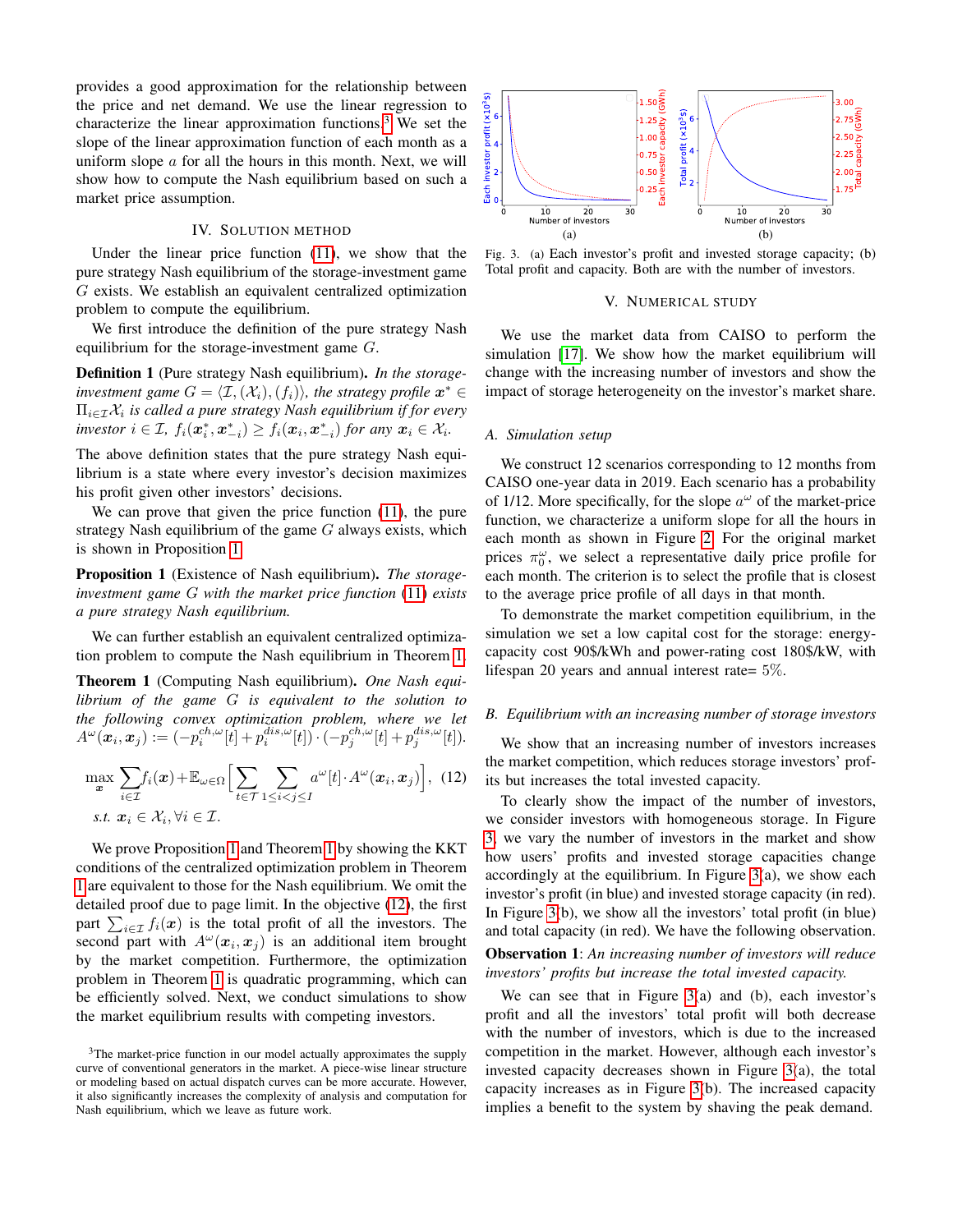# *C. Market positions of heterogeneous investors*

We investigate the market equilibrium with heterogeneous investors, and find that a slight increase in performance (e.g., increased charge and discharge efficiency) can significantly improve the profit share of an investor in the market.<sup>[4](#page-4-14)</sup>

We consider three types of investors whose storage only differs in the charge and discharge efficiency. We assume that Type 1, Type 2, and Type 3 have the charge and discharge efficiency at  $\eta^c = \eta^d = 0.95, 0.94,$  and 0.93, respectively. For Type 1 and Type 2, we consider only one investor for each type. For Type 3, we vary the number of its investors in the market from 1 to 20, and in Figure [4](#page-4-15) we show how the equilibrium profit of each type will change accordingly.

In Figure  $4(a)$ , we show the profits of Type 1 (blue curve) and Type 2 (red curve), and the total profit of all Type-3 investors (green curve). In Figure [4\(](#page-4-15)b), we show the profit share percentage of Type 1 (blue curve), Type 2 (red curve), and all the investors of Type 3 (green curve) in the market. We have the following observations.

Observation 2: *A slight advantage of storage efficiency makes the investor dominate the market.*

As we can see in Figure  $4(a)$ , Type-1 investor has a much higher profit than Type 2 and Type 3 due to a slightly higher charge and discharge efficiency. The total profits of all Type-3 users are even smaller than the single Type-2 investor. Also, as shown in Figure [4\(](#page-4-15)b), the single Type-1 investor occupies 70% of the profit in the market.

Observation 3: *An increasing number of low-efficiency investors can even increase the profit share of the high-efficiency investors in the market.*

In Figure [4\(](#page-4-15)a), as the number of Type-3 investors increases, the profits of Type 1 and Type 2 decrease due to the reduced arbitrage revenues. However, the increasing number of Type 3 always increases the profit share of the most efficient Type-1 investor as in Figure [4\(](#page-4-15)b). The reason is that the increasing number of low-efficiency investors significantly increases the competition between themselves. This has a limited impact on the high-efficiency ones and even increases their profit share.

Observation 2 and Observation 3 also suggest that in order to be at advantage in the market, the investors should try to improve their storage efficiency, which can potentially facilitate the development of storage technology.

# VI. CONCLUSION

This paper studies the strategic storage-investment problem. We formulate a game-theoretic model between competing investors who can have storage technologies with diverse characteristics. We use market data from CAISO to characterize the storage impact on the market price, based on which we compute the market equilibrium of the storage investment and operation by establishing a centralized optimization problem. Using the CAISO market data, we show that the increasing



<span id="page-4-15"></span>Fig. 4. (a) Profits; (b) Profit share. With number of Type-3 investors.

number of investors increases the market competition, which reduces storage investors' profits but increases the total invested capacity. Furthermore, somewhat surprisingly, we find that a slight increase in the storage efficiency has a large impact on the investor's profit share in the market. In future work, we will further explore the impact of storage duration and renewable energy on the market equilibrium.

#### REFERENCES

- <span id="page-4-0"></span>[1] X. Luo, J. Wang, M. Dooner, and J. Clarke, "Overview of current development in electrical energy storage technologies and the application potential in power system operation," *Applied Energy*, vol. 137, pp. 511– 536, 2015.
- <span id="page-4-1"></span>[2] U. E. I. A. (EIA), "Battery storage in the united states: An update on market trends," 2020.
- <span id="page-4-2"></span>[3] A. Sakti, A. Botterud, and F. O'Sullivan, "Review of wholesale markets and regulations for advanced energy storage services in the united states: Current status and path forward," *Energy policy*, vol. 120, pp. 569–579, 2018.
- <span id="page-4-3"></span>[4] S. Shafiee, P. Zamani-Dehkordi, H. Zareipour, and A. M. Knight, "Economic assessment of a price-maker energy storage facility in the alberta electricity market," *Energy*, vol. 111, pp. 537–547, 2016.
- <span id="page-4-4"></span>[5] H. Cui, F. Li, X. Fang, H. Chen, and H. Wang, "Bilevel arbitrage potential evaluation for grid-scale energy storage considering wind power and lmp smoothing effect," *IEEE Transactions on Sustainable Energy*, vol. 9, no. 2, pp. 707–718, 2017.
- <span id="page-4-5"></span>[6] H. Wang and B. Zhang, "Energy storage arbitrage in real-time markets via reinforcement learning," in *2018 IEEE Power Energy Society General Meeting (PESGM)*, 2018, pp. 1–5.
- [7] B. Xu, M. Korpås, and A. Botterud, "Operational valuation of energy storage under multi-stage price uncertainties," in *2020 59th IEEE Conference on Decision and Control (CDC)*, 2020, pp. 55–60.
- <span id="page-4-6"></span>[8] C. R. Shapiro, C. Ji, and D. F. Gayme, "Real-time energy market arbitrage via aerodynamic energy storage in wind farms," in *2020 IEEE ACC*, 2020, pp. 4830–4835.
- <span id="page-4-7"></span>[9] J. R. Cruise, L. Flatley, and S. Zachary, "Impact of storage competition on energy markets," *European Journal of Operational Research*, vol. 269, no. 3, pp. 998–1012, 2018.
- <span id="page-4-8"></span>[10] E. Nasrolahpour, S. J. Kazempour, H. Zareipour, and W. D. Rosehart, "Strategic sizing of energy storage facilities in electricity markets," *IEEE Transactions on Sustainable Energy*, vol. 7, no. 4, pp. 1462–1472, 2016.
- <span id="page-4-13"></span>[11] B. Xu, Y. Wang, Y. Dvorkin, R. Fernández-Blanco, C. A. Silva-Monroy, J.-P. Watson, and D. S. Kirschen, "Scalable planning for energy storage in energy and reserve markets," *IEEE Transactions on Power Systems*, vol. 32, no. 6, pp. 4515–4527, 2017.
- <span id="page-4-9"></span>[12] O. Huang, Y. Xu, and C. Courcoubetis, "Financial incentives for joint storage planning and operation in energy and regulation markets," *IEEE Transactions on Power Systems*, vol. 34, no. 5, pp. 3326–3339, 2019.
- <span id="page-4-10"></span>[13] J. Qin, S. Li, K. Poolla, and P. Varaiya, "Distributed storage investment in power networks," in *2019 ACC*, 2019, pp. 1579–1586.
- <span id="page-4-11"></span>[14] D. Zhao, H. Wang, J. Huang, and X. Lin, "Virtual energy storage sharing and capacity allocation," *IEEE transactions on smart grid*, vol. 11, no. 2, pp. 1112–1123, 2019.
- <span id="page-4-12"></span>[15] D. S. Kirschen and G. Strbac, *Fundamentals of power system economics*. John Wiley & Sons, 2018.

<span id="page-4-14"></span><sup>&</sup>lt;sup>4</sup>We demonstrate one example of charge and discharge efficiency due to page limit. We will discuss more parameters. e.g., capital costs and duration in the coming extended version.